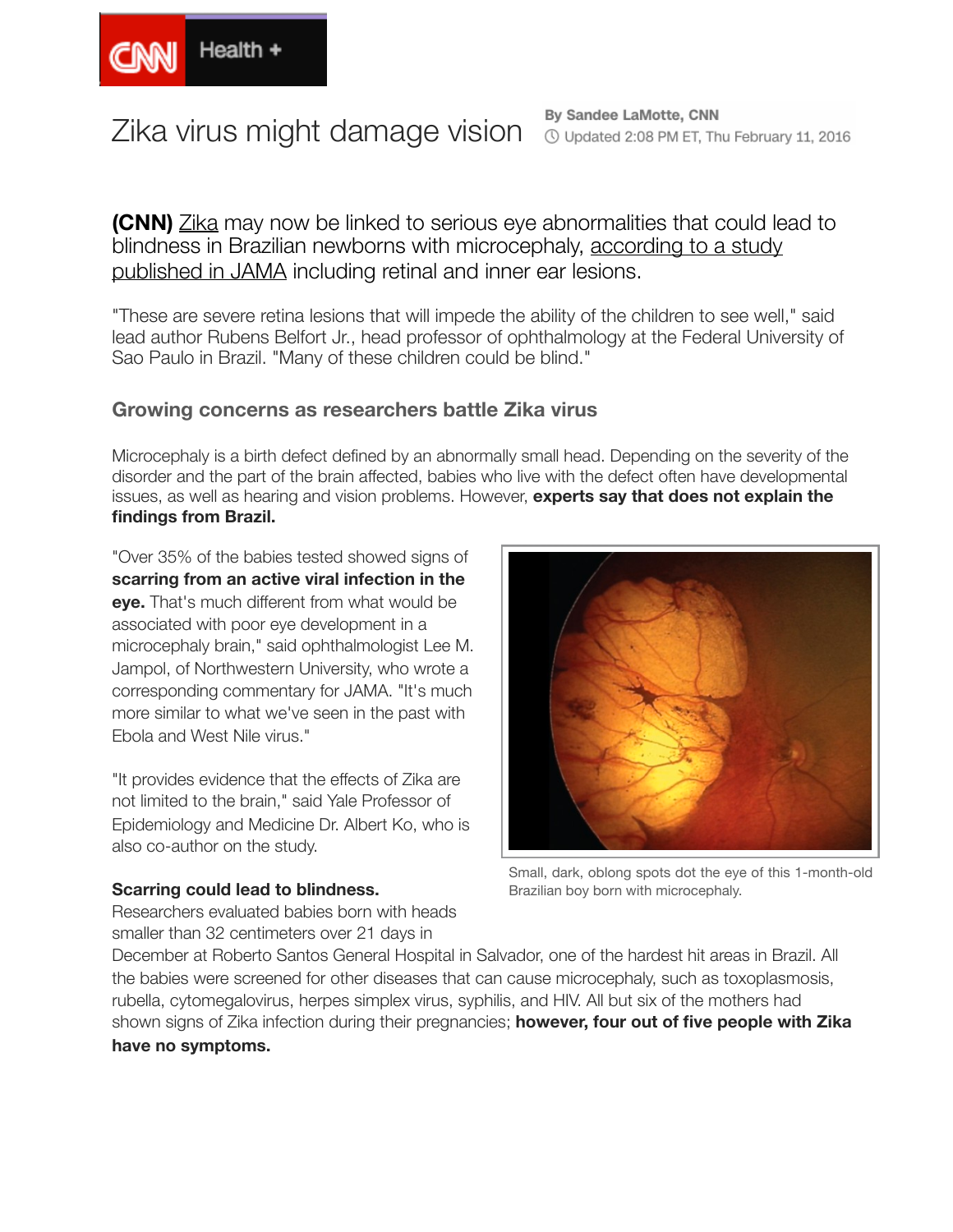Two major scarring patterns were found in the eyes of the babies. One showed a pattern of small, dark, oblong spots in the macula, the area of the retina critical for vision; another showed intensive retinal lesions, some of which were quite large.

"When those are found in the seeing areas of the retina that will really affect the baby's future ability to see," said Jampol, "and those images show that sort of damage. **That's what a virus infection looks like when it heals up."**

Researchers also found damage to the optic nerve, which delivers visual signals to the brain to be analyzed and "seen." "Because the lesion is at the portion of the optic nerve that is inside the eye," said Belfort, "we know that it was caused by a virus and is different than what might occur in a brain that doesn't develop properly."

"Is the virus still there? We don't know the answer," said Jampol. "Could there be a reaction in the future? We don't know the answer to that either. This is a very important study showing us that retina damage is done but much more work needs to be done." Every infant needs a retinal exam.

Researchers believe the study highlights the need for all infants potentially exposed to Zika to have a retinal eye exam, no easy feat in many parts of Latin America, where access to health care professionals trained in eye disease is limited.

"The frequency and severity of the lesions makes it important every newborn suspected of Zika

infection to have the the back of the eye examined by an ophthalmologist," said Belfort. "It is possible some newborns that were infected by Zika and born without microcephaly could have ocular lesions."

## **[Zika virus victims: Children born](http://www.cnn.com/2016/01/27/health/the-children-of-zika/index.html)  [with disorders](http://www.cnn.com/2016/01/27/health/the-children-of-zika/index.html)**

Yale's Ko agreed, especially in light of cases that have come up since the study was written. Researchers working with mothers exposed to Zika at Roberto Santos General Hospital are finding problems in children born with normal sized heads.



A huge lesion on the retina of a 20-day-old infant born with microcephaly.

"Besides eyes, Zika is also affecting the ear, (causing) auditory lesions, and we're worried about more than babies with small heads," said Ko. "We've seen lesions of a congenital infection in babies in normal size heads, so we're also worried that infection in utero may have downstream important impacts on cognitive developments and other issues."